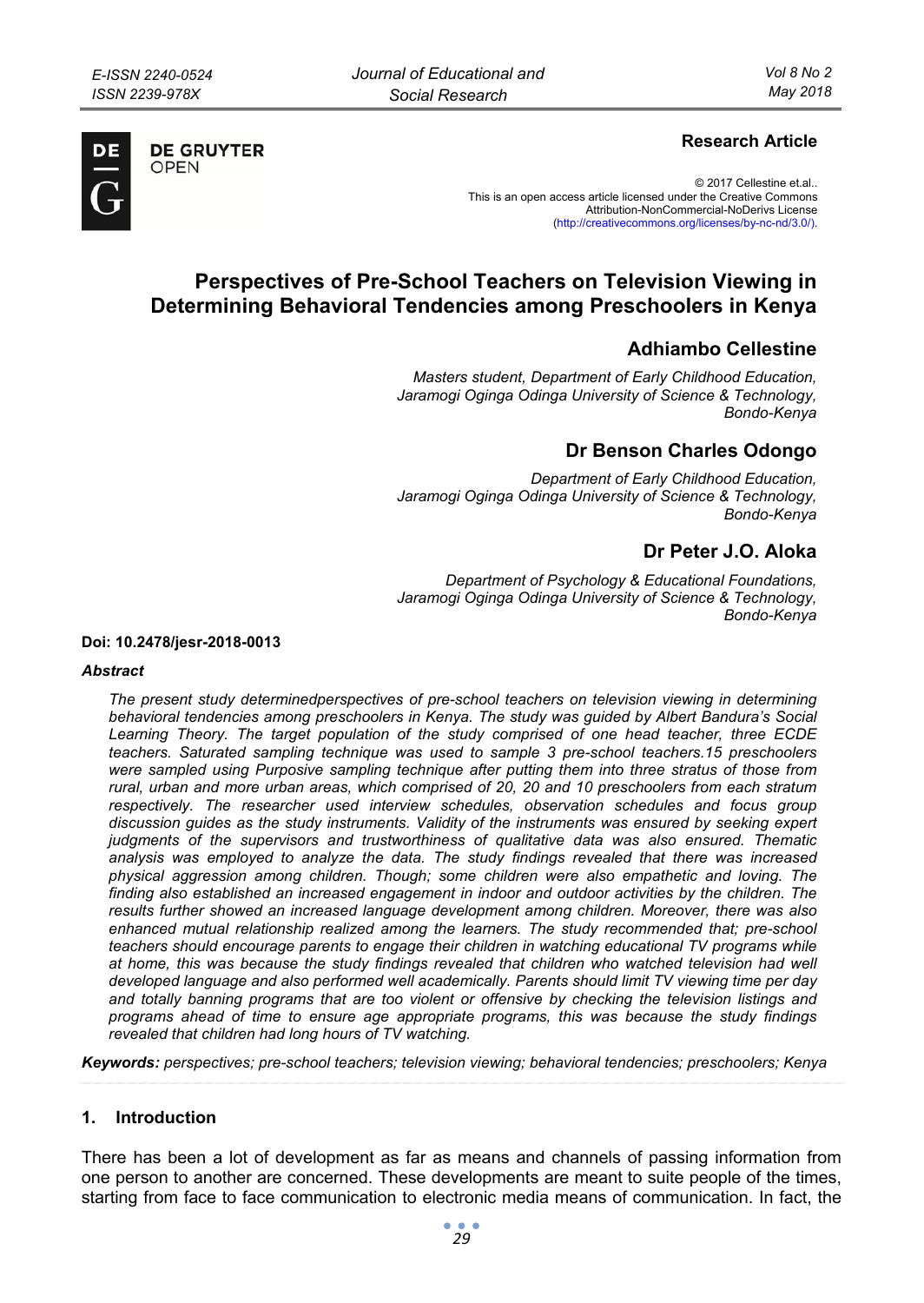| E-ISSN 2240-0524 | Journal of Educational and | Vol 8 No 2 |
|------------------|----------------------------|------------|
| ISSN 2239-978X   | Social Research            | Mav 2018   |

globalization and propagation of media are among the main factors that have defined and shaped the current generation of young people. El- tawila Sahar (2003) observed that in many countries, children had access to greater portion of multimedia alternatives than ever before ranging from newspapers and magazines; radio stations; satellite and cable TV channels; the internet, computer and video games. In relation to this, Marshall (2004) pointed that, with every change in the way people communicate in various cultures, there is a new struggle over meaning, significance, knowledge and power: thus giving the society an opportunity to think through whether use of media is shifting and changing the way people relate to it and one another.

The study was informed by Social Learning Theory by Bandura, (1977). Social learning entails direct experience or observation and modeling. Some key elements in this theory are attention, retention, motor reproduction and motivation. According to Bandura, attention to an event is influenced by characteristics of the observer. For example repeated observation of an event by a child who has been paying close attention should increase learning of either a negative or positive behavior. Retention refers to how well an individual remembers behaviors that have been observed. Motor reproduction is the actual behavioral enactment of the observed event. For example some children can accurately imitate a behavior after observing it but others need to experiment. (Bandura, 1977).This theory was relevant to the present study in that, preschoolers who were the centre of interest are socialized as they observe television and computer movies, listen to radio not forgetting use of cell phones to access information. Through this they interact in a very special way with media especially actions or language performed or broadcast over the media both good and bad to an extent of being displayed in their behaviors. This may be necessitated by the effects of attention, retention, motor reproduction and motivation aspects of this theory.

Mbutor (2015) did a study in Britain and revealed that, International students watched British Television often and that they watched news programs more than any other genre to update with events happening in their countries of origin and their host countries. The study also revealed that the effects of British television on International students improved their speaking skills and gave them an in-depth knowledge of the British culture. In another study, Haagsma, Pieterse and Peters (2012) carried out a study on Dutch adolescents and revealed that gaming in general is a wide spread and popular activity among the Dutch population. Browser games and other offline casual games were reported to as the most popular type of games. Online games were played by a smaller part of the respondents yet more time was spent on online games as compared to browser games. Male adolescents seemed more vulnerable than their female counterparts to developing problematic gaming habits. Strasberg, McKinnon, Sustaita and Rollo (2013) did a study in the South-western US, reported that 20% of the participants reported they had ever sent a sexually explicit image of themselves via cell phone, over 25% indicated that they had forwarded such a picture to others. Of those reporting having sent a sexually explicit cell phone picture, over a third did so despite believing that there could be serious legal and other consequences attached to the behavior. Adeniyi(2015) did a study in Nigeria, revealed that quite a large number of children followed specific patterns in viewing television. The study disapproved the general belief that television wastes students' time and result in poor academic performance. The study revealed that patterned television viewing could be rewarding and could enhance chances of students' performing excellently. Ngugi (2015) revealed a relationship between television viewing and academic performance among students. Wanjiru (2011) revealed that Television watching affected oral development in English of pre- school children. They were able to develop faster in English speaking than those who did not watch television. Moreover, television watching improved the listening ability of pre-school children as they were keen in their examinations.

Samora (2012) reported that 72% of all Ghanaians had mobile phones in their homes and 86% own radio nationally, while Kenyans had 71% mobile phones at home and 87% homes had radio. In connection to this, radio and television are the most accessible communication and entertainment platforms in both Kenya and Ghana. Television programs from channels such as Kenya Television Network (KTN), Nation Television (NTV) and Citizen Television have been known to expose children to such captivating programs like soap operas, movies, cartoons and African movies which have turned addictive to children since they are quite dramatic and have the power to fix the young mind on the screen for long hours (Musyoka, 2013). Television has become common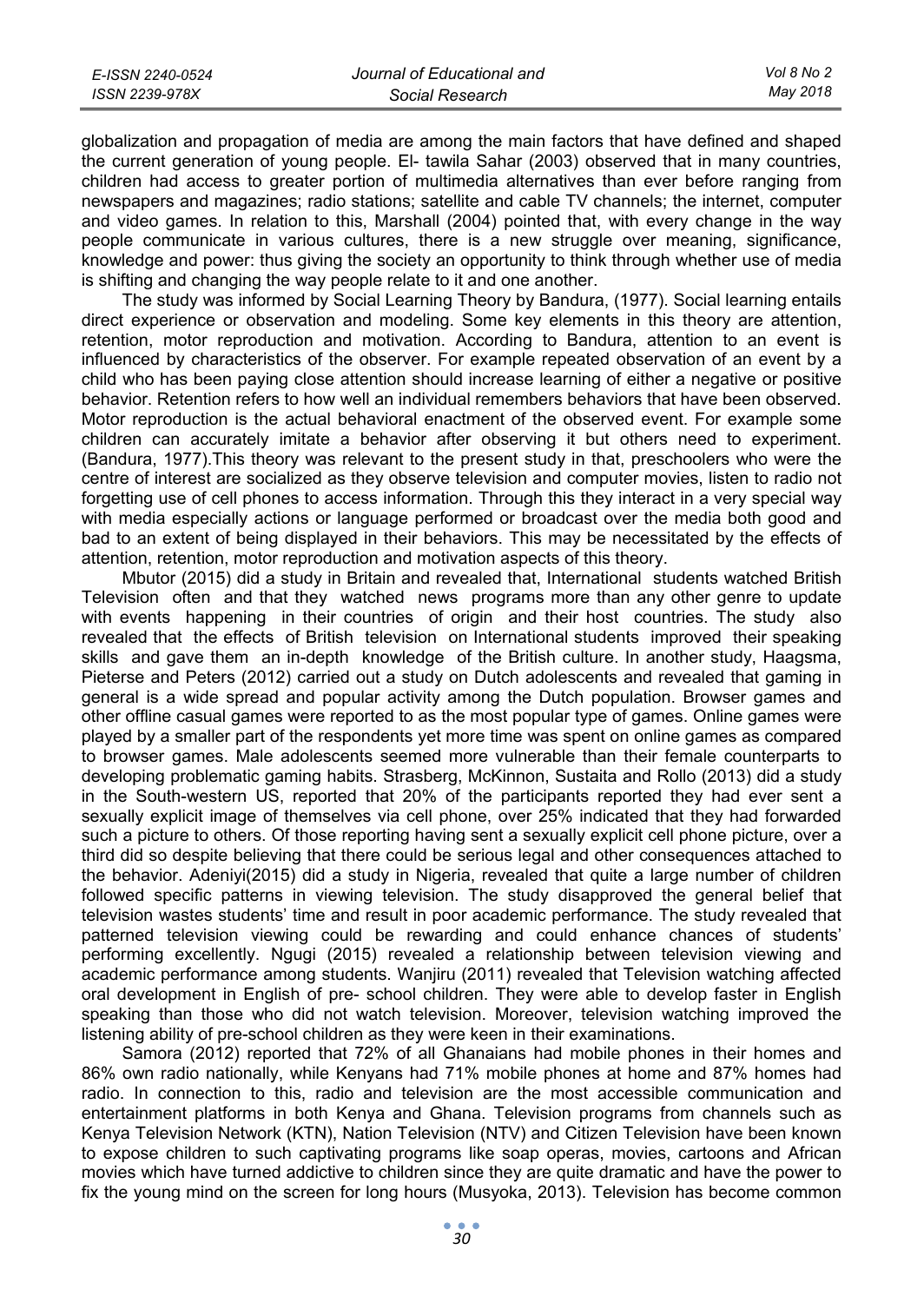| E-ISSN 2240-0524 | Journal of Educational and | Vol 8 No 2 |
|------------------|----------------------------|------------|
| ISSN 2239-978X   | Social Research            | May 2018   |

means of communication in Kenya reaching large audience with no personal contact between individuals sending the information and those receiving it (Thomas, 2000). This means, the targeted audiences are many with all areas included. Bondo Sub-County is located relatively in an urban setup where almost each household has a TV set. As a result the preschool child is predisposed to violent programs which later reflect in their violent behavior especially among themselves as had been recently observed by the researcher during a physical Education lesson where one of the children intentionally kicked a playmate. More so, a report from Bondo Sub-County DICECE Office (2015) revealed a number of cases of deviant behavioral tendencies among preschoolers.

## **2. Research Methodology**

The research adopted a qualitative approach with a single case study research design. Stake (1995) states that; a case study research is concerned with the complexity and particular nature of the case in question. Single case study research design involves extensive study about a person or group of people or a unit aimed at generalizing over several units. In this design the focus was based on a special unit (Jacobsen, 2002).The design can also be used to rigorously test the success of an intervention or treatment on a particular case and to also provide evidence about the general effectiveness of an intervention using a relatively small sample size. In this study, the target populations included 3 ECD teachers and 50 preschoolers. The preschoolers were put into three subgroups of those from rural (20), urban (20) and more urban (10) areas respectively, there after 30% of preschoolers from each stratum was purposively sampled which gave a total of 15 preschoolers forming the sample. This study employed four tools of data collection. Observation schedule was used on the sampled preschoolers and interview schedules for pre-school teachers. To enhance content validity the researcher sought expert judgment from the academic supervisors to appraise the instruments. The aim of trustworthiness in a qualitative inquiry is to support the argument that the study results are worth paying attention to (Lincoln and Guba, 2000).Credibility was ensured through purposive and saturated sampling techniques of individuals serving as the sample along with observations, interviews and discussions during data collection. (Lincoln and Guba, 2000).To ensure transferability, the researcher provided sufficient contextual information about the study sites which enabled the readers believe to be similar to the one described in the study. Making them to relate the research findings to their own situations (Lincoln and Guba, 2000).The researcher ensured dependability by in-depth methodological description to allow for the study to be repeated (Lincoln and Guba, 2000). Credibility was ensured by detailed description of the phenomenon under scrutiny. In addition, each person who was approached was given an opportunity to decide whether or not to participate in the study so as to ensure that the data collection session only involved those who were genuine and willing to take part and to offer data freely (Shenton, 2004). Transferability was ensured by providing background data to establish the context of the study and detailed description of phenomenon in question to allow comparisons to be made. Information about the fieldwork site was given to allow the findings to be applied to other situations (Shenton, 2004). In order to ensure dependability, the processes within the study were reported in detail, thereby providing an opportunity for on coming researchers to repeat the study, but not necessarily to gain the same results. In depth coverage allowed the researcher to assess the extent to which proper research practices had been followed (Shenton, 2004).

## **3. Findings & Discussions**

The study investigated the perspectives of pre-school teachers on Television viewing in determining behavioral tendencies among preschoolers. The study employed qualitative data which was collected through interviews and observations. The data collected from the preschool teachers and the observations done by the researcher generated the following themes; Increased physical aggression, increased empathy, increased engagement in indoor and outdoor activities, enhanced language development and enhanced mutual relationship.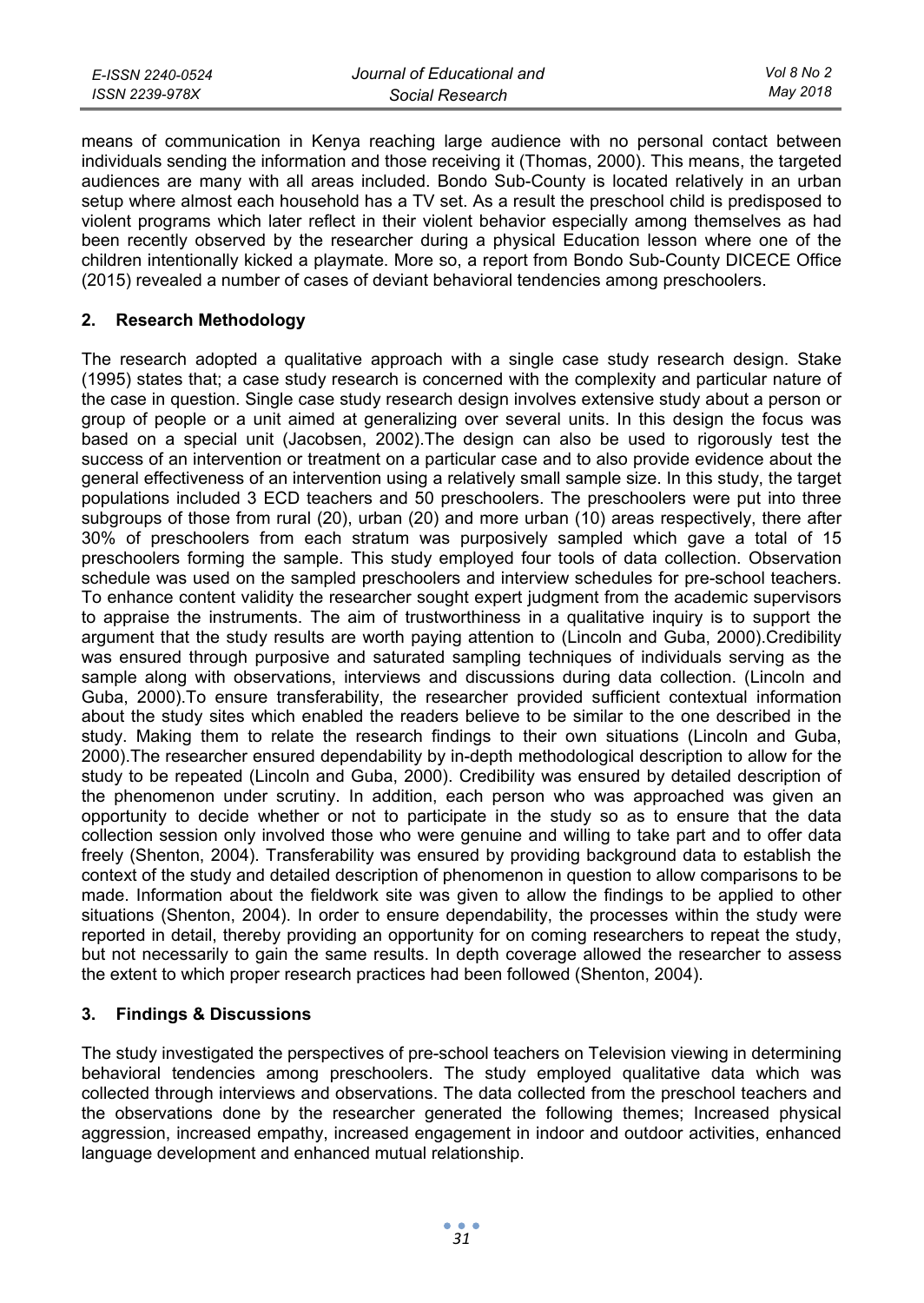### *3.1 Increased Physical Aggression*

Physical aggression involves fighting one another due to anger without realizing the impact. It was reported that there was a lot of fight amongst the children. This wasconfirmed during the school observation sessions. The researcher spotted some children fighting over a tyre during an outdoor activity. One of the respondent remarked;

*I* had to rush one of the children to the hospital when he was hit on the nose by one of them during *a struggle for a ball. The boy bled a lot and I had to convince the parent that it was an accident. What amazed me was that the culprit cried but when asked, he said that he was also hit and paid back but he never knew he would bleed (T2).* 

From the above excerpt it is clear that there is aggression among children, the nature is intentional since the child who hit the fellow and bled reasoned that he had to hit back after also being hit. During the researcher's observation the same was witnessed when one child who had a tyre during an outdoor activity refused to give it to the other who in return beat her up. Ibukunoluwa (2014) also found out that there was violence and aggression in children especially girls. Another respondent had this to say;

*I am tired with this child; he likes fighting and beating others here at home and at school. Am often called to school over his fights with fellow children (P12)* 

From the excerpt during Focus group discussion, respondent P12 suggested that physical aggression was rampant in young children both at home and school. This seemed to have troubled the parents until they lacked words to express their anger over the same. Maina (2013) in Kenya also agreed that there was a correlation between exposure to TV viewing and aggressive behaviors. Boys were noted to be aggressive after violent TV exposure.

#### *3.2 Increased Empathy*

This refers to the ability of one to relate to another and share their experiences. It involves placing one's self into another's shoes and feel what they are feeling. Qualitative data collected revealed that some children were empathetic and took others problems as was remarked by a respondent;

*A parent one day reported to me that her child always cry for her to put for her more tea and snacks to share with a friend who never carries. In most cases these children share and eat together during snacks time. The child who carries snacks even gives the bigger share to the friend (T1).* 

It is seen from the above respondent T1 that despite aggression being displayed by some children as seen earlier, there were those who were empathetic and loving. From the above respondent the child who empathizes clearly tells the mother why she wanted more to carry to school. The implication could be that the children learn giving and sharing from home. Bandura (1977) also concurs that children learn by modeling adult figures around them.

## *3.3 Increased Engagement in Indoor and Outdoor Activities*

This entails active involvement in activities which are mostly done outside the classroom situation. Children are expected in normal circumstances to be active in almost all activities unless otherwise. Children who are involved in both out and indoor activities are growing towards holistic development. During the researcher's observations of children at school, most children were seen to be more active especially during outdoor activities. This observation was also echoed by one of the respondents who remarked;

*Everybody will rush to the field with joy, even those who never participated in classroom activities will rush for the outdoor activities (T2)*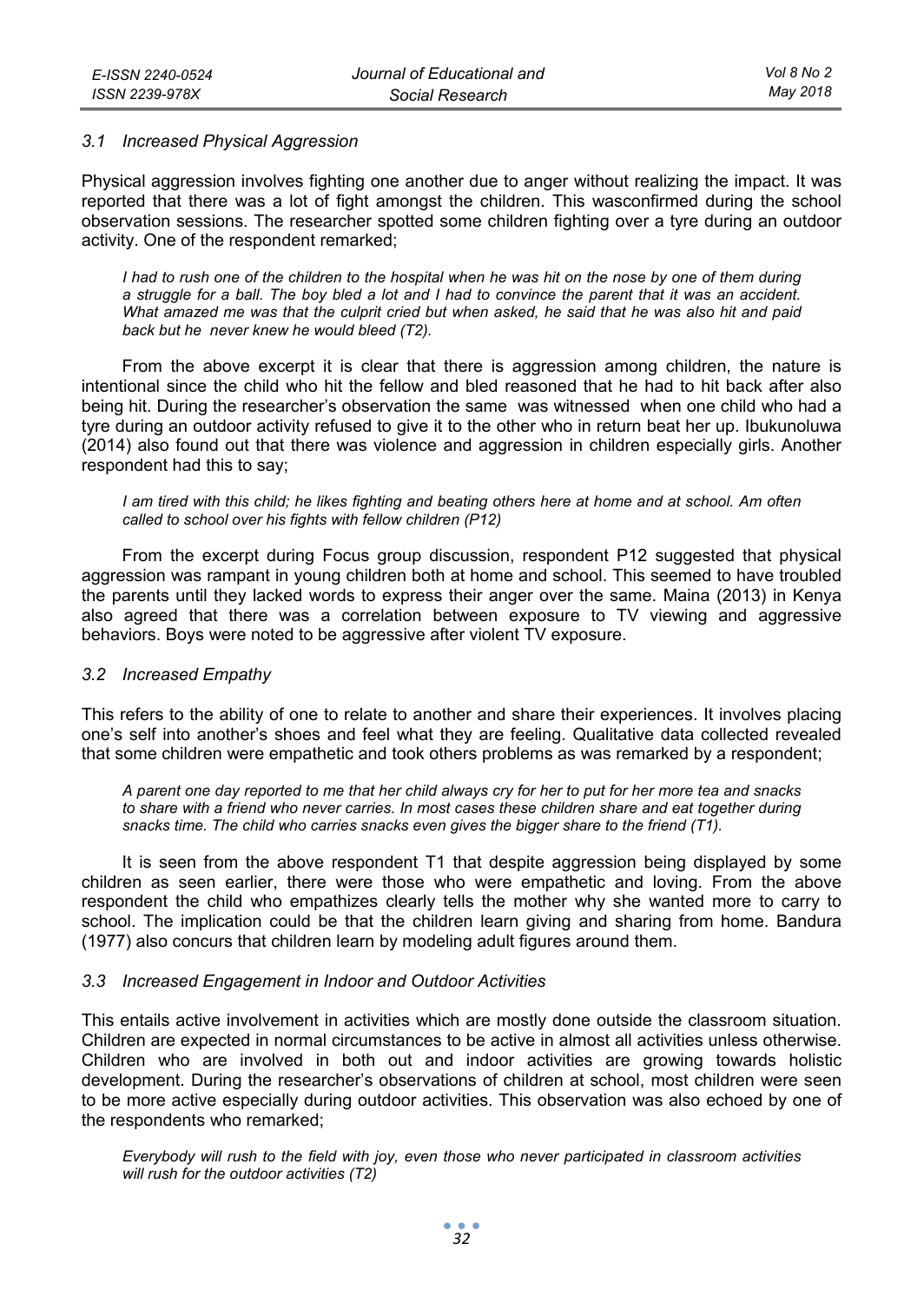| E-ISSN 2240-0524 | Journal of Educational and | Vol 8 No 2 |
|------------------|----------------------------|------------|
| ISSN 2239-978X   | Social Research            | May 2018   |

The sentiment of T2 implied that children enjoyed the outdoor activities more than the indoor activities. This could be because of the freedom during these activities and probably because of the varied play materials. More so, this session breaks the boredom of the classroom activities. Naturally play is children's food; just as the saying which goes "work without play makes Jack a dull boy." HaagsmaPieterse and Peters (2012) also agrees that gaming in general is wide spread and popular activity. On the other hand another respondent argued that television viewing also enhanced children's performance and participation in indoor activities and thus remarked that;

*Just before the normal class sessions start most children enjoy the free choice activities as they interact with the displays and get time to appreciate their previous work done during classroom activities (T3)* 

The sentiments of T3 imply that children enjoy self directed activities as opposed to those that they are directed to. Manipulation is also an aspect that most children enjoy because they get to interact with realia which makes learning more real hence enjoyable and interesting. Wanjiku (2014) in Kenya also concurred and said that TV consumed time that preschoolers needed for other activities.

#### *3.4 Increased Language Development*

During the observations and interviews it was noted that there was good command of language in children. Most children were able to communicate well and speak in both Kiswahili and English. They were able to express their views and air their grievances to the teachers and care givers well. More so they were able to communicate among themselves and understand one another. The same sentiment was echoed by one respondent and remarked;

*Most children performed well in language activities and were able to communicate well in both Kiswahili and English. Majority of the children are able to follow simple instructions and express their needs like asking for permission to go to the toilet and such like (T3)* 

The reflection of T3 implies that TV viewing enhanced language development in children. Most children were fluent in spoken languages and had no problems in self expression especially their needs. Adenyi (2015) who argues that TV viewing does not waste children's time as believed by many but enhances chances of excellent performance. The same is supported some how by Ngugi (2015) who said that there is a relationship between television and academic performance among children. It is only challenging that the relationship could be positive or negative. But Wanjiru (2011) Confirmed that the relationship is positive as argued that television viewing enhance the children to develop faster in English speaking than those who do not watch television

#### *3.5 Enhanced Mutual Relationship*

Relationship is how children connect with one another. At school the connection is expected to be mutual and friendly. Children are expected to be bound with one goal which is learning. The researcher observed that the relationship was generally good except for a few cases which were noticed especially when children struggled for the few resources in and out of classes. One respondent affirmed this and remarked;

*My children don't have many problems on how they relate to each other. Majority are up to the school rules which expect them to love one another and never fight in class or in school, apart from few cases who are never settled. Such cases fight one another and at times abuse one another (T1).* 

The above respondent's sentiment implied that a higher percentage of children connect well with one another and follow the school rules to the latter. However there are a few cases that despite their negative behavioral tendencies are contained in school. Aggression and abuses are some of the aspects noted as contributors to some what the poor relationship realized amongst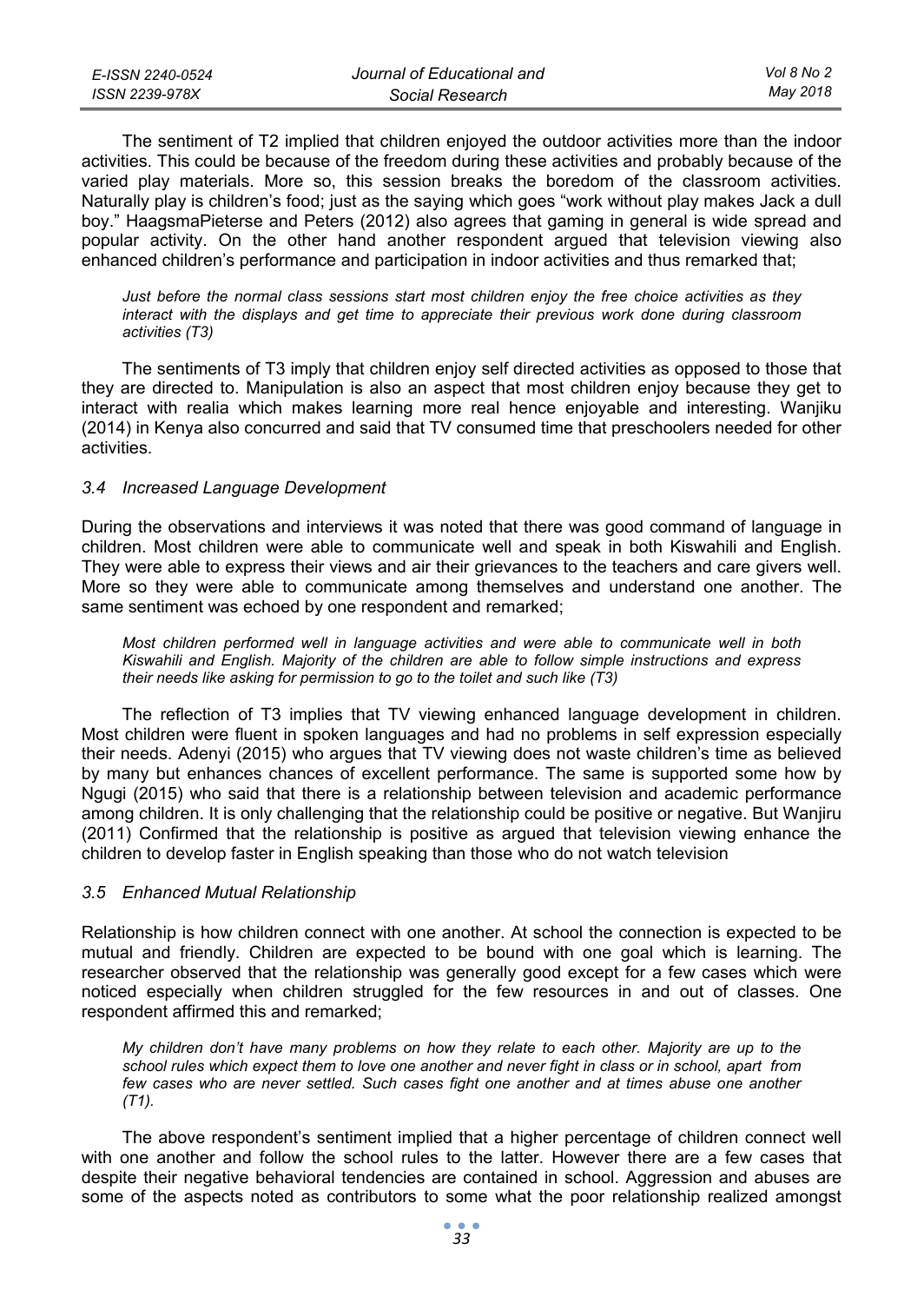| E-ISSN 2240-0524 | Journal of Educational and | Vol 8 No 2 |
|------------------|----------------------------|------------|
| ISSN 2239-978X   | Social Research            | May 2018   |

children. Rosempta (2015) revealed an influence of television on children's behavior especially sexual habit and violence. Another respondent also had this to say;

*Some children are loving and caring, they empathize with one other especially those who often don't carry snacks. I have a special child in my class and almost everybody in the class feels for him and they help him up in activities (T3)* 

The above excerpt explains the mutual relationship amongst children especially during activity sessions. Altruism is evidenced when children take care of the special child in their midst and even feed those who don't carry snacks. This kind of attachment is amazing and could be attributed to the child's background and the positive television programs watched at home. On the other hand children could be relating well with one another due to a well developed command of language as remarked by another respondent;

*There is good communication amongst the children as they are able to express themselves well. Many are able to share their interests and make requests whenever in need (T2)* 

It is clear from the above respondent that communication barrier is a real challenge to relationships. Due to the good communication skills displayed by the children there is mutual understanding and freedom of speech amongst children. Wanjiru (2011) agrees that children who are exposed to television viewing developed faster in spoken English and also had good listening ability. Therefore when a child is able to speak and listens well then relationships are bound to start and develop to higher levels.

### **4. Conclusion & Recommendations**

The study findings revealed that there was increased physical aggression among children. Though; some children were also empathetic and loving. The finding also established an increased engagement in indoor and outdoor activities by the children. The results further showed an increased language development among children. Moreover, there was also enhanced mutual relationship realized among the learners. Current study findings established an increase in physical aggression among children. Many were seen fighting each other on minor issues. However, some children were empathetic and showed love to those who were in need. Further findings revealed that television viewing enhanced language development as majority of the children were able to speak in both English and Kiswahili well. In addition mutual relationship was also realized among the children. The study recommends that parents should be involved in choosing programs which are appropriate for children to watch, rather than allowing them to watch programs that are screened randomly to ensure that they consume age and developmentally appropriate programs. This is because the study findings revealed that most children acquired and modeled western culture from the programs' presenters. Moreover, parents should ensure that they watch at least one episode of the program the child views so they can better understand the content and discuss it with them. If the television program has random violent incidences the parents should discuss alternatives to violent actions as ways to solve problems. This will help curb aggression in children. This is because the study findings revealed that children who are exposed to TV viewing displayed aggression.

#### **References**

Adeniyi, K. A. (2015). Television Viewing Patterns: Implications for Learners in Lagos State Secondary Schools*. Journal of Scientific Research and Studies V 2(5), PP 119-125* 

Bandura, A. (1977).*Social Learning Theory*. Engle wood cliffs, Prentice Hall New York Berg.

El-tawila, S. (2003*). Adolescents Communication Needs: what we know and what we need to Know*: Submission to the United Nations Children's funds (UNICEF) Egypt.

Haagsma, C.M., Pieterse, M.E &Peters, O. (2012).Video Gaming Behavior among the Adolescents and Adults: The Prevalence of Problematic Gaming. *Journal of Cyber psychology behavior and social networking,* 162-168.